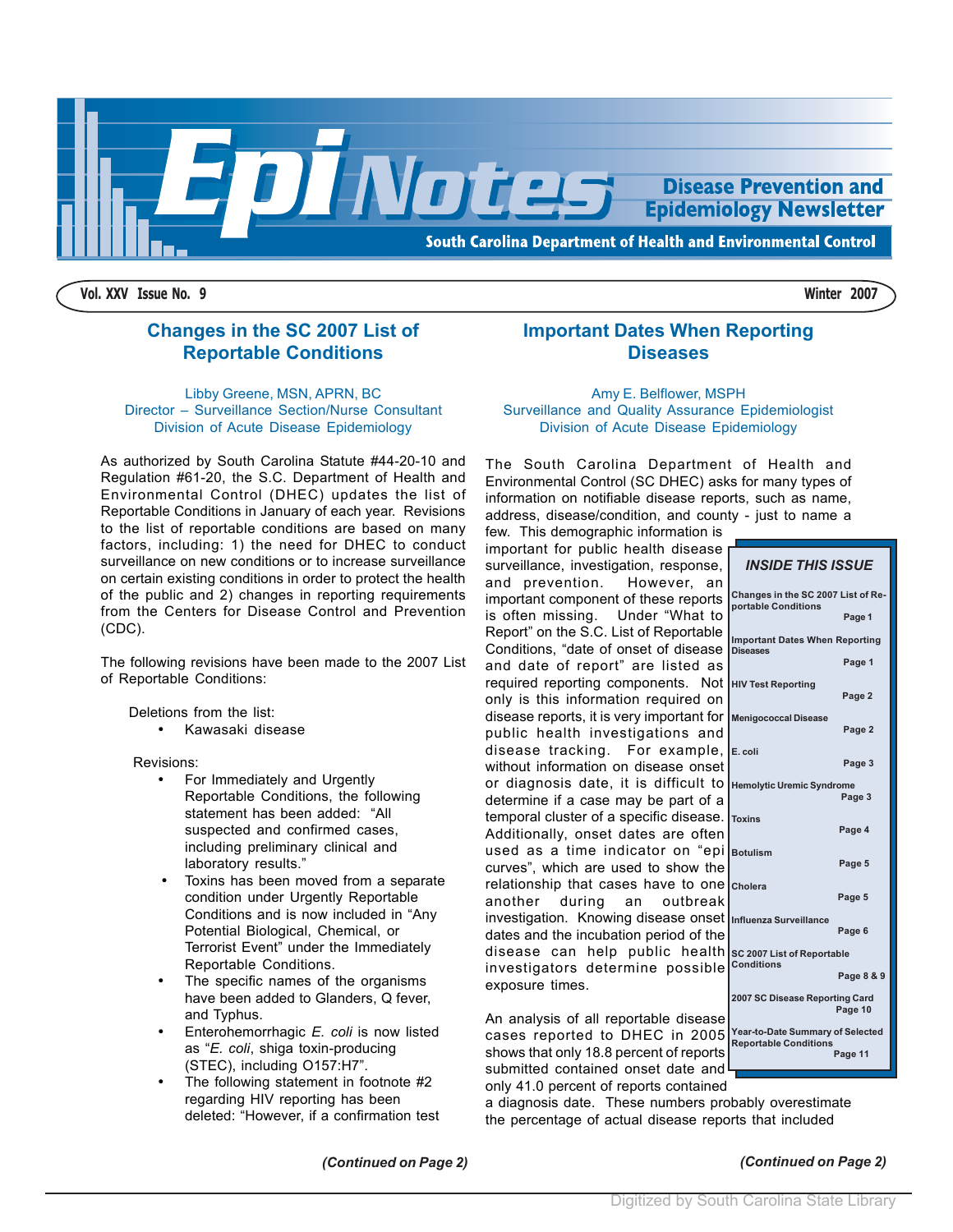#### *(***CHANGES IN THE SC 2007 LIST OF REPORTABLE CONDITIONS** *cont'd from Page 1)*

is performed within 14 days and is negative, reactive EIAs alone should not be reported." For 2007, HIV or AIDS should be reported when serum, urine, or oral fluid specimen is positive by: (a) screening test (e.g., EIA antibody), or (b) confirmatory test (e.g., Western Blot), or (c) an HIV detection test (e.g., PCR nucleic acid test, including viral load), or (d) clinical diagnosis of a case of HIV or AIDS. In addition, all HIV viral load and CD4 test results must be reported by laboratories regardless of results.

Also, on the Web site and on the poster, please note the addresses and phone numbers of the regional public health departments - several of the addresses and phone numbers have changed.

The above changes may be found:

- In this edition of the Epi Notes
- On the DHEC Web site at: http://www.scdhec.gov/health/disease/index.htm or http://www.scdhec.gov/health/disease/docs/
	- reportable\_conditions.pdf • On the 2007 DHEC Disease Reporting Card
- (color is blue for 2007)
- On the 2007 List of Reportable Conditions poster. Both the Disease Reporting Cards and the laminated posters (sizes 8 by 11 inches and 12 by 24 inches) are available from the DHEC regional public health departments or from the DHEC Division of Acute Disease Epidemiology in Columbia.

#### *(***IMPORTANT DATES WHEN REPORTING DISEASES** *cont'd from Page 1)*

these two dates. For many diseases, investigations are conducted whereby diagnosis and onset dates are obtained, not only through disease report information, but also through interviewing patients or from chart reviews. However, in other cases, diseases are not thoroughly investigated by public health staff even though tracking and monitoring of disease trends remains important. Public health professionals monitor changes in disease prevalence and demographic characteristics over time to access prevention/educational efforts for many diseases. Reporting of onset or diagnosis date by the provider is sometimes the only means by which this information is captured and therefore analyzed. If a disease onset date is not known, reporting of a diagnosis date may still be a good proxy indicator of onset date and should be reported on all disease reports.

Consistent and complete reporting of onset and diagnosis dates for all disease reports is always pertinent for public health disease monitoring and investigations. South Carolina Law requires reporting of diseases and conditions listed on the S.C. List of Reportable Conditions to local public health departments (State Law #44-29-10,

Regulation #61-20, State Laws #44-1-110 and 44-1-140). Furthermore, cases are to be reported in the manner designated by DHEC. DHEC asks that providers report diagnosis and disease onset dates, if known, on all reportable condition disease reports. Your cooperation on including these dates on reports will greatly benefit our ability to continue to effectively monitor, investigate, and prevent acute disease in South Carolina.

# **Changes in HIV Test Reporting**

#### Lynda Kettinger, MPH Directior, Division of STD/HIV

All reactive rapid HIV test results must be reported to the S.C. DHEC HIV Surveillance Program. Previously, if a confirmation test was performed within 14 days of a reactive rapid test and was negative, reactive rapid HIV tests were not reportable. With the expected increased use of rapid tests to screen for HIV, reporting of all reactive rapid tests, regardless of whether a confirmation test is done, will help to ensure the completeness of reporting. This will assist in public health efforts to prevent HIV infection and in obtaining essential federal HIV care funding. Beginning in 2007, Ryan White CARE Act funding allocations to states will be based on HIV infection cases in addition to AIDS cases.

Physicians, clinics, laboratories, community organizations, or any facility that conducts rapid HIV tests may report reactive results to DHEC using the 1129 Disease Report Card (indicate 'Reactive Rapid Test' in the Specific Laboratory Results block of the card). Reporters may also use the toll-free HIV/AIDS Surveillance Report Line at 1- 800-277-0873, or call (803) 898-0758 in Columbia.

#### **Update for Reporting Meningococcal Disease**

#### Dixie F. Roberts, MPH, APRN Division Director Division of Acute Disease Epidemiology

Meningococcal disease most commonly occurs as meningitis and/or meningococcemia that may progress rapidly to purpura fulminans, shock, and death. Other clinical manifestations may occur. Cases are immediately reportable by phone to the Health Department, as described on the 2007 List of Reportable Conditions. To assure an appropriate and rapid public health response and contact investigation, confirmed, probable, and suspect cases of meningococcal disease should be immediately reported by phone to DHEC. Do not wait for culture results to report suspect or probable cases. In the S.C. 2007 List of Reportable Conditions, a new footnote number nine (9) has been added to remind laboratories that gram stains positive for gram-negative diplococci are reportable to DHEC as suspects for Meningococcal disease. The List of Reportable Conditions does not define all possible clinical and laboratory information needed to

#### *(Continued on Page 3)*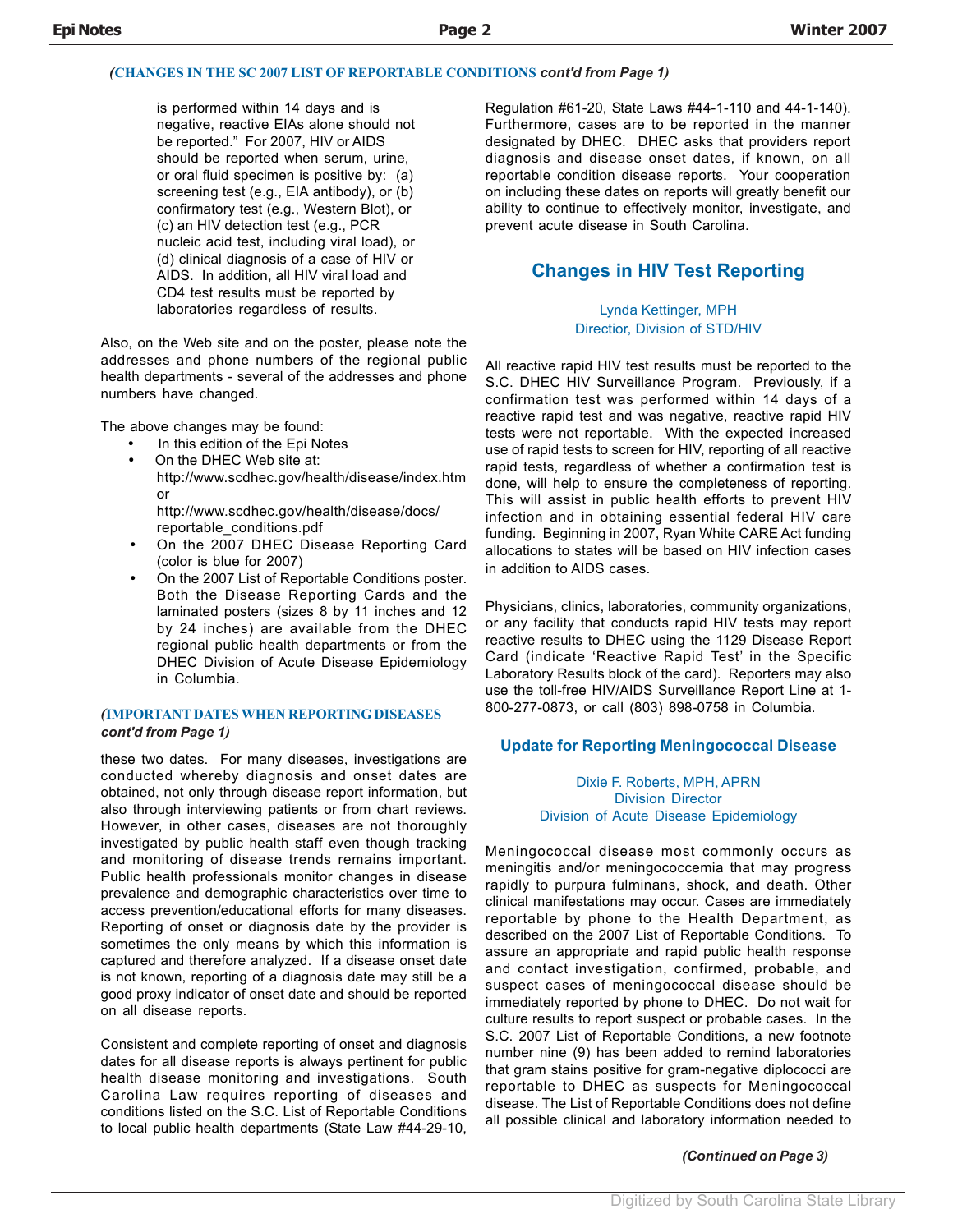# *(***MENINGOCOCCAL DISEASE** *cont'd from Page 2)*

define confirmed or suspect cases. The CDC Case Definitions for Surveillance can be found at the following web site:

http://www.cdc.gov/epo/dphsi/casedef meningococcalcurrent.htm

One source for more information on case definitions may be found in the *American Academy of Pediatrics, 2006 Red Book, 27th Edition, Report of the Committee on Infectious Diseases.*

The CDC case definitions for Meningococcal disease are listed below, all of which should be reported to DHEC.

#### *Suspect:*

- **·** Clinical purpura fulminans in the absence of a positive blood culture
- **·** A clinically compatible case with gram negative diplococci from a normally sterile site (e.g., blood or CSF)

*Probable:* A clinically compatible case that has either:

- **·** Evidence of *N. meningitidis* DNA using a validated polymerase chain reaction (PCR), obtained from a normally sterile site (e.g,. blood or CSF) , **OR**
- **·** Evidence of *N. meningitidis* antigen by immunohistochemistry (IHC) on formalin-fixed tissue or latex agglutination of CSF

#### *Confirmed:*

**·** A clinically compatible case **AND** isolation of *Neisseria meningitidis* from a normally sterile site (e.g., blood or cerebrospinal fluid {CSF} or, less commonly, synovial, pleural, or pericardial fluid) or skin scrapings of purpuric lesions.

A sputum culture, positive for *N. meningitidis,* is not from a sterile site and may simply be an indication of nasopharyngeal colonization. Clinical information is needed to determine if the patient has pneumonia. Also, the presence of heavy growth on the culture and numerous colonies visible on the gram stain are useful lab results when reporting suspected meningococcal pneumonia.

# **Revised E. coli Reporting Requirement**

#### Julie Schlegel, MSP Foodborne Epidemiologist Division of Acute Disease Epidemiology

Beginning in 2007, the nomenclature for reportable *Escherichia coli* will change to reflect the wording used in the Nationally Notifiable Infectious Diseases List and specify Shiga toxin-producing E. coli (STEC). All Shiga toxin-producing E. coli, including O157:H7, must be reported to the regional public health office by phone within 24 hours.

A clinical case of Shiga toxin-producing E. coli can be described as an infection of variable severity characterized by diarrhea (often bloody) and abdominal cramps. Illness may be complicated by hemolytic uremic syndrome (HUS) or thrombotic thrombocytopenic purpura (TTP); asymptomatic infections also may occur and the organism may cause extraintestinal infections. Laboratory criteria for a Shiga toxin- producing E. coli case include isolation of Shiga toxin-producing *Escherichia coli* from a clinical specimen. *Escherichia coli* O157:H7 isolates may be assumed to be Shiga toxin-producing. For all other *E. coli* isolates, Shiga toxin production or the presence of Shiga toxin genes must be determined in order for STEC to be considered.

# **Hemolytic Uremic Syndrome**

Shirley Jankelevich, MD, MPH Medical Epidemiologist Division of Acute Disease Epidemiology

Hemolytic–uremic syndrome (HUS) is a disease characterized by acute renal failure, microangiopathic hemolytic anemia, and thrombocytopenia. HUS occurs most frequently in young children (under the age of five years) but may be seen in adolescents and adults. HUS is the most common cause of acute renal failure in children. Cases of HUS may be sporadic or may be associated with large outbreaks. Approximately 73,000 cases of HUS occur annually in the United States; death occurs in 3-5 percent of those affected.

HUS most often follows a prodromal infectious disease, usually diarrhea caused by a Shiga toxin-producing bacteria, such as the enterohemorrhagic *Escherichia coli* (EHEC) and some strains of *Shigella dysenteriae*. However, HUS has also been associated with infections with other bacteria such as *Streptococcus pneumoniae* and *Clostridium difficile* as well *as* viruses such as varicella, echovirus, and coxsackie A and B. It has also been associated with AIDS, cancer, and the administration of specific chemotherapeutic agents.

The most common EHEC strain that causes HUS is serotype O157:H7. However, HUS has also occurred following infections caused by strains belonging to serogroups other than O157, such as O26, O45, O91, O103, O111, O128, and O145. All EHEC strains are of zoonotic origin, with cattle and other ruminants being recognized as the major reservoir for human infections. Transmission of EHEC strains occurs by ingestion of food or water contaminated with these organisms, contamination of hands with these strains after contact with colonized animals or their feces, or direct person-toperson contact.

HUS, with or without gastroenteritis (triad of acute renal failure, thrombocytopenia, and microangiopathic hemolytic anemia) is a condition that is urgently reportable by phone within 24 hours to S.C. DHEC.

 *(Continued on Page 4)*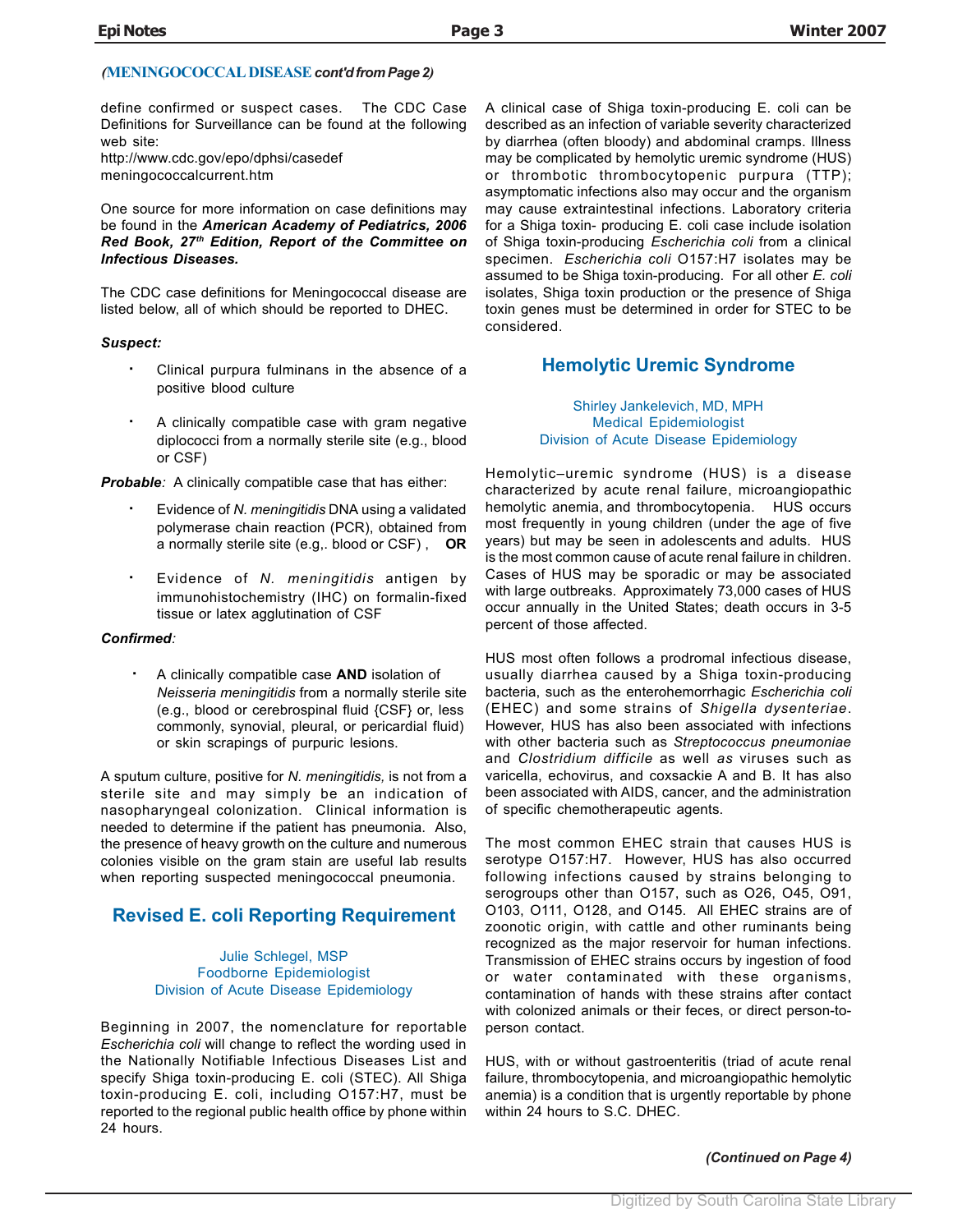#### *(HEMOLYTIC UREMIC SYNDROME cont'd from Page 3)*

Proper testing for the EHEC bacteria is of great importance. New recommendations for appropriate laboratory testing for EHEC have recently been published (Importance of Culture Confirmation of Shiga Toxin-producing Escherichia coli Infection as Illustrated by Outbreaks of Gastroenteritis, New York and North Carolina, 2005) and can be found at the CDC Web site: http://www.cdc.gov/mmwr/preview/ mmwrhtml/mm5538a3.htm.

# **New Reporting Guidelines for Toxins**

#### Amy E. Belflower, MSPH Surveillance and Quality Assurance Epidemiologist Division of Acute Disease Epidemiology

Toxins are reportable in South Carolina due to the potential for toxins to cause outbreaks of disease or possibly be used as an agent of bioterrorism. Epsilon toxin of *Clostridium perfringens*, ricin toxin, and staphylococcal enterotoxin B specifically are classified as Category B agents. According to the Centers for Disease Control (CDC), Category B agents are, "moderately easy to disseminate, result in moderate morbidity rates and low mortality rates, and require specific enhancements of CDC's diagnostic capacity and enhanced disease surveillance."

Until 2007, all cases of toxins were urgently reportable within 24 hours by phone to DHEC. In 2007, the Toxin category has been removed from the Urgently Reportable list and is now included in list of Immediately Reportable Conditions in the category of "Any potential biological (to include toxins such as ricin), chemical, or terrorist event". Therefore, all suspected cases of biological toxins should now be reported immediately by phone to local public health departments.

The decision to move toxins on the List of Reportable Conditions was made in order to make reporting easier and clearer regarding the reporting of toxins and possible clusters of toxin cases. Any case associated with an event that is possibly due to toxins should be reported immediately by phone to the local public health office. Due to the possible implications and public health consequences of a marine toxin or ricin exposure, even one suspected case should be reported immediately. Single foodborne toxin cases are less threatening to public health, but should be reported immediately if suspected to be part of a cluster of cases. Patients with these toxin illnesses are not contagious; however, reporting of these cases is very important. Through a report, public health departments can investigate to determine if a restaurant or a common public food source is implicated or if an oyster bed or fishing area has a problem, which is imperative for preventing further illness in the community.

#### **Marine Toxins**

Marine toxins are naturally occurring chemicals that can contaminate certain seafood. The seafood contaminated with these chemicals frequently looks, smells, and tastes normal. When humans eat such seafood, disease can result. The most common diseases caused by marine toxins in United States in order of incidence are scombrotoxic fish poisoning, ciguatera poisoning, paralytic shellfish poisoning, neurotoxic shellfish poisoning, and amnesic shellfish poisoning. Due to the geographical location of South Carolina along the Atlantic coast, cases of illness with marine toxins occur frequently in South Carolina and are an important public health issue.

Diagnosis of marine toxin poisoning is generally based on symptoms and a history of recently eating a particular kind of seafood. Laboratory testing for the specific toxin in patient samples is generally not necessary because this requires special techniques and equipment available in only specialized laboratories. If suspect leftover fish or shellfish are available, they can be tested for the presence of the toxin more easily. Identification of the specific toxin is not usually necessary for treating patients because there is no specific treatment. Every year, approximately 30 cases of poisoning by marine toxins are reported in the United States; almost 20 outbreaks related to scrombrotoxic fish poisoning were documented nationally. Because healthcare providers are not required to report these illnesses and because many milder cases are not diagnosed or reported, the actual number of poisonings may be much greater. Toxic seafood poisonings are more common in the summer than winter because dinoflagelates grow well in warmer seasons. It is estimated from cases with available data that one person dies every four years from toxic seafood poisonings.

Two cases of ciguatera fish poisoning, in a husband and wife, were reported to the DHEC in August 2004; the cases were associated with a barracuda caught approximately 60 miles southeast of Charleston, South Carolina. These are the first known cases of ciguatera fish poisoning caused by fish caught off South Carolina. This report has been documented in the September 1, 2006 issue of the *MMWR* as well as the Spring 2006 issue of *Epi-Notes.*

#### **Foodborne Toxins**

*Staphylococcus aureus*, *Clostridium perfringens*, and *Bacillus cereus* are three bacteria that can produce enterotoxins that cause human gastrointestinal illness. Illness is caused by eating foods contaminated with toxins produced by these bacteria. As the germs multiply in food, they produce toxins that can cause illness. These toxins are resistant to heat and cannot be destroyed by cooking. The most common way for food to be contaminated with *Staphylococcus* is through contact with food workers who carry the bacteria or through contaminated milk and cheeses. Common vehicles for *Clostridium perfringens* are beef, poultry, gravies, and dried or precooked foods. *Bacillus cereus* is often found in rice, meat, and vegetables. Staphylococcal toxins and emetic *Bacillus cereus* are fast acting, sometimes causing illness in as little as 30 minutes with symptoms usually developing within 1-6 hours after eating contaminated food, while *Clostridium*

 *(Continued on Page 5)*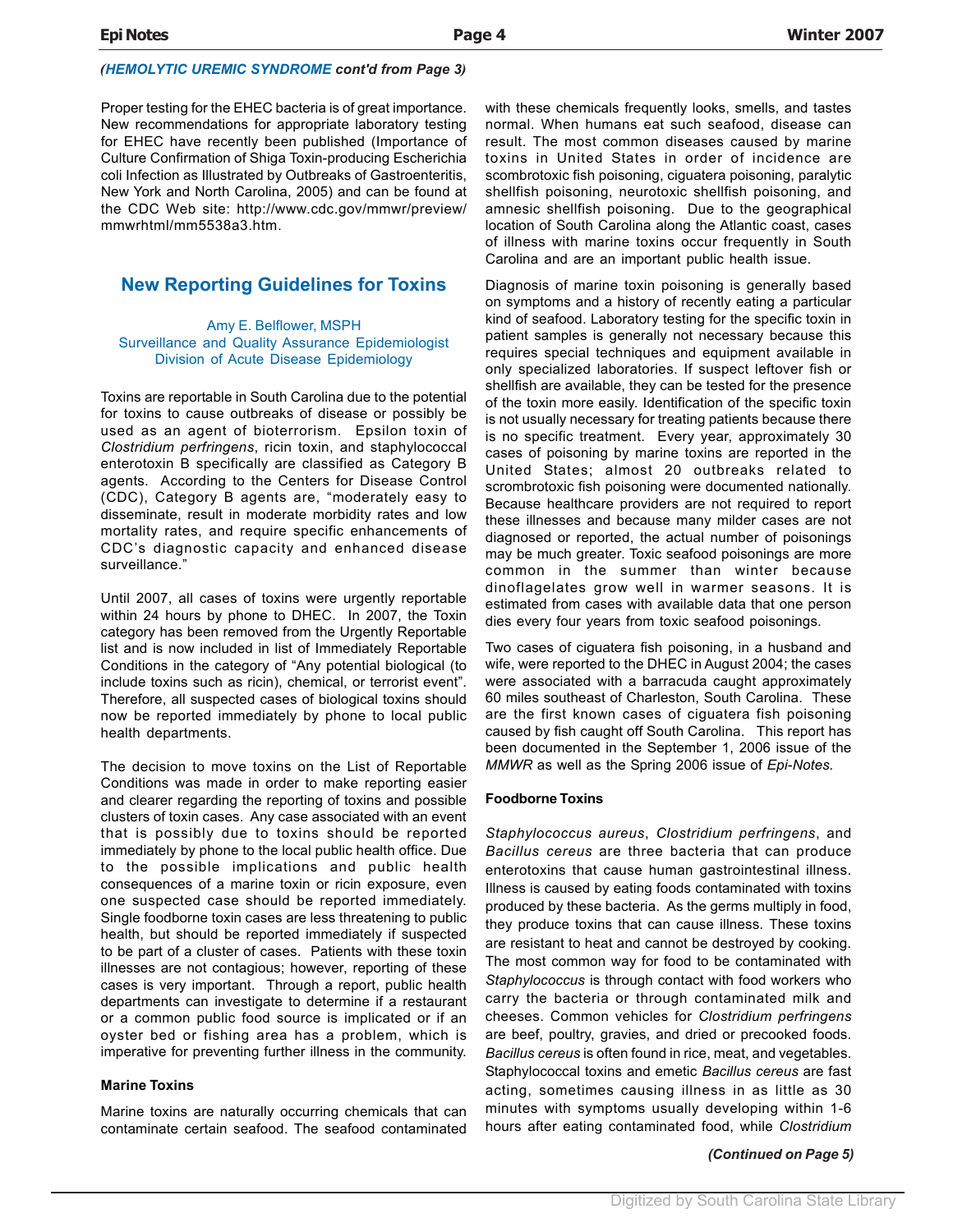#### *(TOXINS cont'd from Page 4)*

*perfringens* and diarrheal *Bacillus cereus* have a longer incubation period of 6-24 hours. Symptoms include nausea and vomiting (staphylococcal and emetic *Bacillus cereus* only), stomach cramps, and diarrhea; the illness is usually mild and most patients recover after one to three days. In a small minority of patients the illness may be more severe. Toxin-producing organisms can be identified in stool or vomit, and toxin can be detected in food items. Diagnosis of toxin-related food poisoning in an individual is generally based only on the signs and symptoms of the patient. Testing for the toxin-producing bacteria or the toxin is not usually done in individual patients. Testing is usually reserved for outbreaks involving several persons. Because healthcare providers are not required to report these illnesses in all states and because many milder cases are not diagnosed or reported, the actual number of poisonings is not known. However, over 20 outbreaks related to *Clostridium perfringens* were documented nationally in 2005.

#### **Ricin**

**Characteristics:** Ricin is a poison that can be made from the waste left over from processing castor beans. It can be in the form of a powder, a mist, or a pellet, or it can be dissolved in water or weak acid. It would take a deliberate act to make ricin and use it to poison people. Accidental exposure to ricin is highly unlikely. People can breathe in ricin mist or powder and be poisoned. Ricin can also get into water or food and then be swallowed. Pellets of ricin, or ricin dissolved in a liquid, can be injected into people's bodies. The major symptoms of ricin poisoning depend on the route of exposure and the dose received, though many organs may be affected in severe cases. Initial symptoms of ricin poisoning by inhalation may occur within eight hours of exposure. Following ingestion of ricin, initial symptoms typically occur in less than six hours. If it is suspected that people have inhaled ricin, a potential clue would be that a large number of people who had been close to each other suddenly developed fever, cough, and excess fluid in their lungs. These symptoms could be followed by severe breathing problems and possibly death. No widely available, reliable test exists to confirm that a person has been exposed to ricin.

# **How to Report Potential Cases of Botulism**

Julie Schlegel, MSP Foodborne Epidemiologist Division of Acute Disease Epidemiology

Botulism is a reportable disease that can result from the improper storage or packaging of food. However, botulinum toxin is also a potential agent of bioterrorism. The ingestion of botulinum toxin results in an illness of variable severity. Common symptoms are diplopia, blurred vision, and bulbar weakness. Symmetric paralysis may progress rapidly. Outbreaks of foodborne botulism have

the potential to be a public health emergency because the contaminated food may be consumed by many people.

A suspected case of botulism must be reported to the regional public health office immediately by phone. When S.C. DHEC is notified of a potential case of botulism that meets the case definition, DHEC will contact the Centers for Disease Control and Prevention (CDC) for consultation. The CDC can only provide testing of clinical specimens and food samples if cases are referred from DHEC.

# **Revised Cholera and Other Vibrio Illness Reporting Requirement**

Julie Schlegel, MSP Foodborne Epidemiologist Division of Acute Disease Epidemiology

Beginning in 2007, the nomenclature for cholera and other Vibrio illness will be clarified to better differentiate between the toxigenic (i.e., cholera toxin-producing) strains of *Vibrio cholerae* and other strains of *Vibrio cholerae*, which do not cause cholera-like illness.

Only *Vibrio cholerae* serogroups O1 and O139 are associated with the epidemiological characteristics and clinical picture of cholera. Illnesses caused by strains of *V. cholerae* other than toxigenic *V. cholerae* O1 or O139 should not be reported as cases of cholera.

Cases with suspected cholera-like illness must be reported to the regional public health office by phone within 24 hours. Cases with other serogroups of *V. cholerae* as well as other species of Vibrio illness should be reported within seven days to DHEC.

# **Seasonal Influenza Surveillance and Reporting 2006-07**

Lena M. Bretous MD, MPH SC Influenza Surveillance Coordinator Division of Acute Disease Epidemiology

This article provides the healthcare professional with the latest information on:

- **·** Enhanced avian influenza surveillance
- **·** Recommended laboratory testing
- **·** Voluntary influenza monitoring system networks with incentives
- **·** Personal behavioral risk reduction methods.

#### **Enhanced Avian Influenza A (H5N1) Surveillance**

Effective surveillance for avian influenza in humans will continue to depend on health care providers consistently obtaining information regarding international travel and other exposure risks from persons with specified

 *(Continued on Page 6)*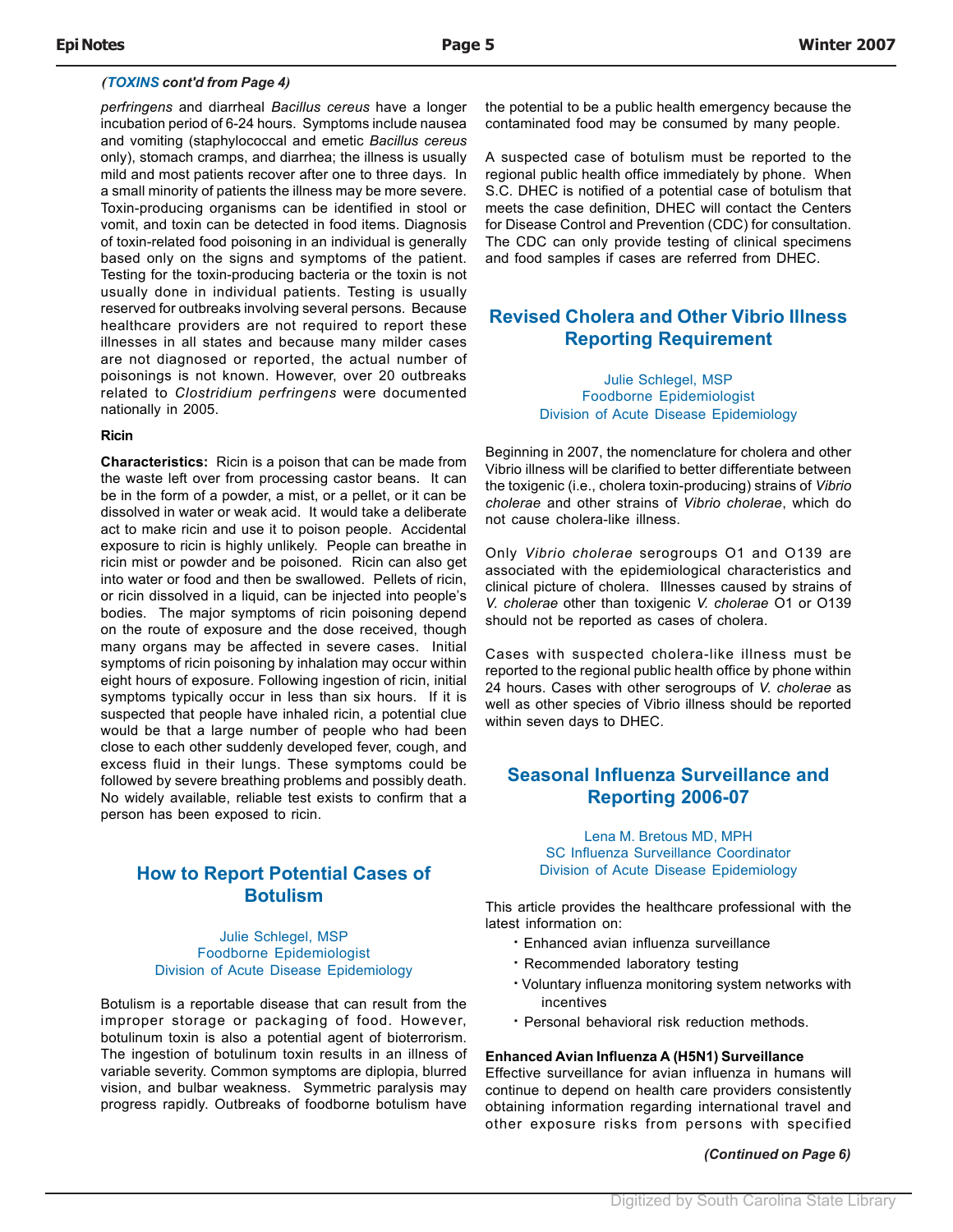### *(INFLUENZA SURVEILLANCE cont'd from Page 5)*

respiratory symptoms as detailed in the recommendations below. This guidance will be updated as the epidemiology of H5N1 virus changes. There have been no significant changes in the epidemiology of H5N1 since February 2004. Please visit the World Health Organization (WHO) Web site for updated information on confirmed human cases of H5N1 worldwide. The reference is listed below.

Laboratory testing for avian influenza A (H5N1) virus infection is recommended for:

- A. A patient who has an illness that:
	- 1. Requires hospitalization or is fatal; AND 2. Has or had a documented temperature of
	- e"38°C (e"100.4 degrees Fahrenheit); AND 3. Has radiographically confirmed pneumonia, acute respiratory distress syndrome (ARDS), or other severe respiratory illness for which an alternate diagnosis has not been establis
- B. AND has at least one of the following potential exposure criteria within 10 days of symptom onset:
	- 1. History of travel to a country with influenza H5N1 documented in poultry, wild birds, and or humans, AND had at least one of the following potential exposures during travel:
		- Direct contact with poultry;
		- Direct contact with surfaces contaminated with poultry feces;
		- **·** Consumption of raw or incompletely cooked poultry or poultry products;
		- **·** Close contact (approach within 1 meter [approximately 3 feet]) of a person who was hospitalized or died due to a severe unexplained respiratory illness;
	- 2. Close contact (approach within 1 meter [approximately 3 feet]) of an ill patient who was confirmed or suspected to have H5N1;
	- 3. Worked with live influenza H5N1 virus in a laboratory.

#### **Laboratory Testing for H5N1 virus infection can be considered on a case-by-case basis, in consultation with local and state public health departments, for:**

- **·** A patient with mild or atypical disease (hospitalized or ambulatory) who has one of the exposures listed above (criteria 1, 2, or 3); OR
- **·** A patient with severe or fatal respiratory disease whose epidemiological information is uncertain, unavailable, or otherwise suspicious but does not meet the criteria above (examples include: a returned traveler from an influenza H5N1-affected country whose exposures are unclear or suspicious, a person who had contact with poultry, etc.)

 Clinicians should contact their local or state public health department as soon as possible to report any suspected

human case of influenza H5N1 in the United States. The CDC and DHEC will provide the most updated specimen collection guidelines for suspected H5N1 in humans.

#### **DHEC Preferred Influenza Laboratory Testing Practices for Seasonal Influenza**

Serological Influenza Testing is NOT Recommended for Surveillance Purposes

Routine serological testing for influenza requires paired acute and convalescent sera, does not provide results to help with clinical decision-making, and is not generally recommended. Serological testing results for human influenza on a single serum specimen is not interpretable and is not recommended.

Positive Rapid Antigen Testing and Reporting to DHEC Commercial rapid diagnostic test kits most commonly use a nasopharyngeal (NP) swab specimen. Results are completed in the office in approximately 30 minutes and indicate the presence of influenza virus as well as serological typing of A, B, or A and B, depending on the brand of rapid antigen testing kit used. Some of these kits are approved for use in any outpatient setting. DHEC requires weekly submission summary numbers of positive rapid influenza test worksheets by fax or email at the end of every week (Monday by noon) to the local public health department. Those wishing to email this information weekly should call their local public health department to make arrangements.

Positive Influenza Culture Testing and Reporting to DHEC The collection of some respiratory samples for viral culture is essential for determining the influenza A subtypes and influenza A and B strains causing illness and for surveillance of new strains that may need to be included in the next year's influenza vaccine. During outbreaks of influenza-like illness, viral cultures also can help identify other causes of illness.

#### **Volunteer Influenza Monitoring Networks to Identify 'Where, How Much and What Strain'**

#### DHEC Laboratory Influenza Culture Network

As always, DHEC will continue to provide FREE influenza culture media and pre-paid packaging to practices wishing to participate in the DHEC Laboratory Influenza Culture Network. Providers are asked to submit samples (three to four) of cultures to DHEC in pre-paid packaging in the beginning, middle, and end of the season for confirmation of influenza strains circulating in the state. Those wishing to enroll in the Laboratory Culture Network should contact Nena Turner in the DHEC Bureau of Laboratories at (803)896-0819 or the epidemiology section at the local public health department.

### **CDC Volunteer Influenza-Like Illness (ILI) Sentinel Providers Network**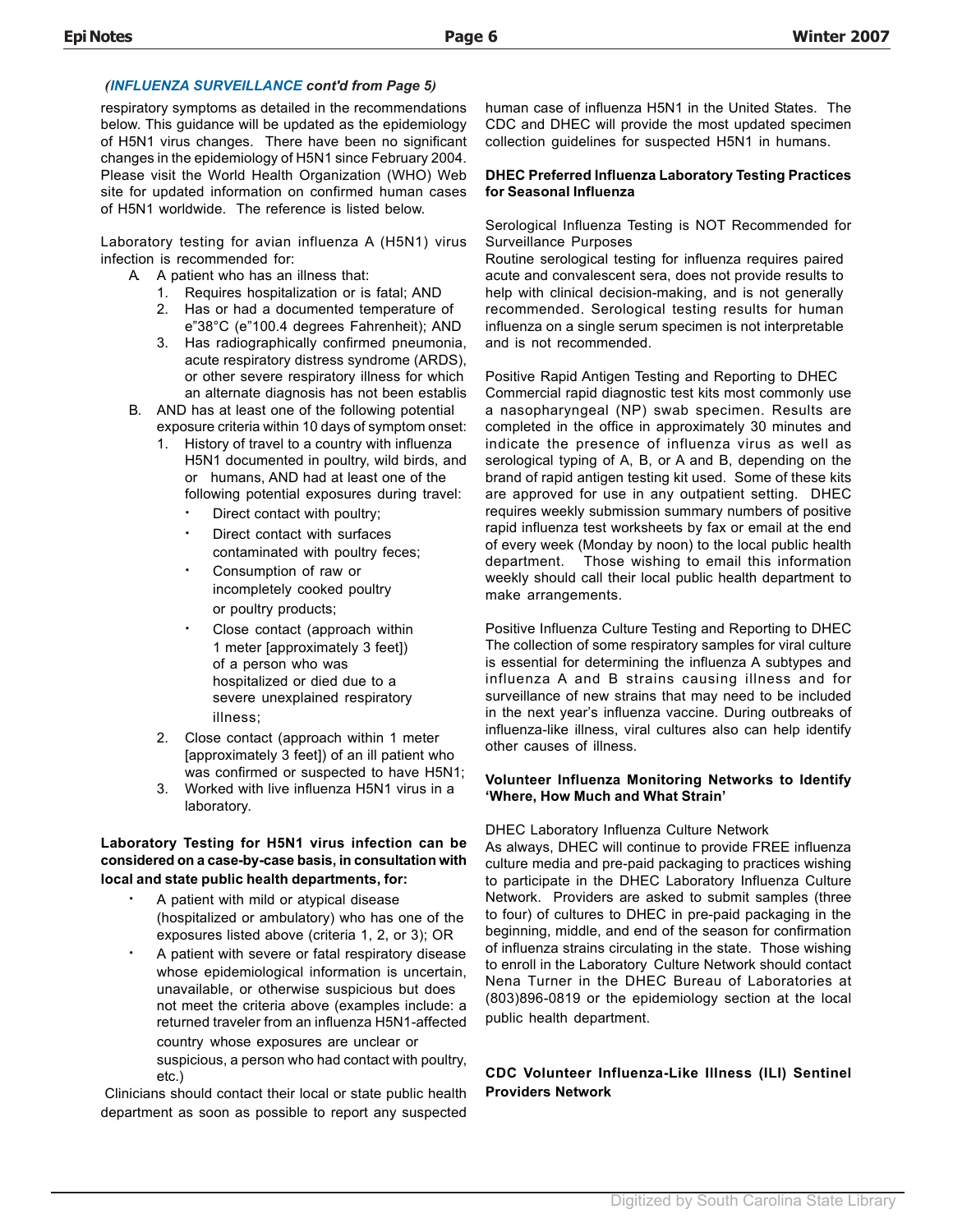Volunteer health care providers in South Carolina submit weekly reports to the CDC of the total number of patients seen and the subset number of those patients with influenza-like illness (ILI) by age group. ILI is defined as fever (temperature of >100degrees Fahrenheit) plus either a cough and/or a sore throat in the absence of another known cause other than influenza. ILI syndromes do not require the support of a laboratory test. As a bonus, volunteer providers will receive FREE personalized weekly email updates of S.C. flu activity, as well as subscriptions to the CDC MMWR and Emerging Infectious Disease Journals. Those wishing to volunteer in this system should contact Dr. Lena Bretous at (803) 898-0862, or the epidemiology section at the local public health department as listed at the end of this health update.

#### **How To Protect Yourself and Your Patients Against the Flu**

Steps health care providers can take to keep themselves and others healthy this flu season include:

- **·** Getting their flu shot for the regular flu season;
- **·** Covering coughs with their arm or tissue and throwing tissue away,
- **·** Staying home from work or school when sick with cough illness; and
- **·** Washing hands after coughing or touching respiratory secretions.

#### **Resource Links**

#### **WHO Confirmed Human Cases of H5N1**

**·** http://www.who.int/csr/disease/avian\_influenza/ en/index.html

**CDC Respiratory Hygiene/Cough Etiquette in Healthcare Settings:**

> **·** www.cdc.gov/flu/professionals/infectioncontrol/ resphygiene.htm

**CDC Guideline for Isolation Precautions in Hospitals:**

**·** www.cdc.gov/ncidod/hip/ISOLAT/Isolat.htm

# **DHEC Influenza Surveillance Web site:**

**·** http://www.scdhec.gov/health/disease/acute/ flu.htm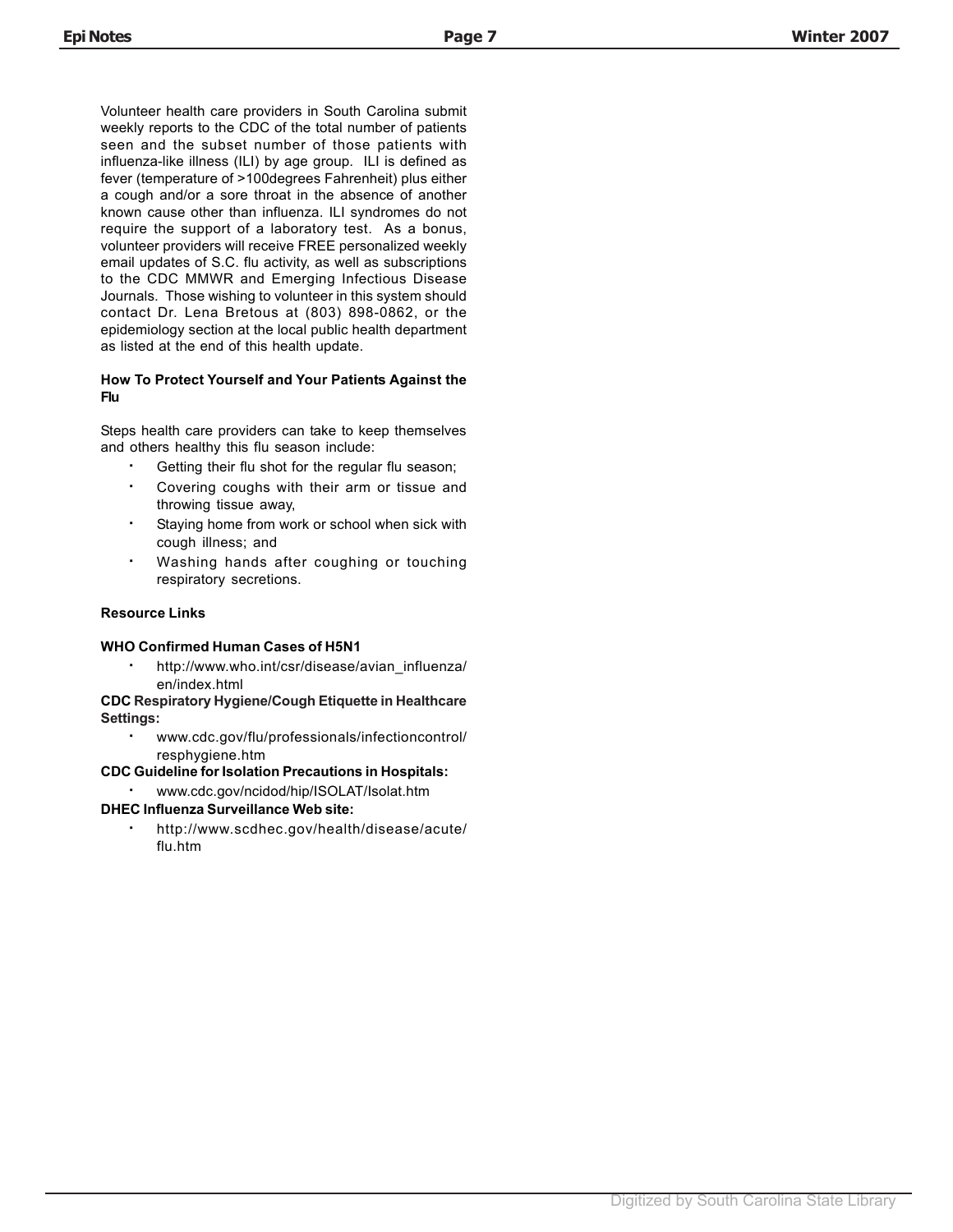# **S.C. 2007 List of Reportable Conditions**

# **Attention: Health Care Facilities, Physicians, and Laboratories**

South Carolina Law §44-29-10 and Regulation §61-20 require reporting of conditions on this list to the local public health department.

HIPAA: Federal HIPAA legislation allows disclosure of protected health information, without consent of the individual, to public health authorities to collect and receive such information for the purpose of preventing or controlling disease. (HIPAA 45 CFR §164.512)

# **IMMEDIATELY REPORTABLE BY PHONE REPORT WITHIN 7 DAYS**

**All suspected and confirmed cases, including preliminary clinical and laboratory results.**

- $\Diamond$  Any outbreak, unusual disease, or cluster of cases (1)
- $\triangleq$  Any potential biological (to include toxins such as ricin), chemical, or terrorist event.
	- Animal (mammal) bites
- $\oint$  Anthrax (7)
- $\bigoplus$  Botulism
- Foodborne outbreak unusual cluster Haemophilus influenzae, type b, invasive disease (4) (7) Measles (rubeola) Meningococcal disease (7) (9)
- $\quad$  Plague (7) **Poliomyelitis**  SARS – Severe Acute Respiratory Syndrome (7) **Smallpox**
- **Viral Hemorrhagic Fever**

# **URGENTLY REPORTABLE Within 24 hours by phone**

#### **All suspected and confirmed cases, including preliminary clinical and laboratory results.**

- Arboviral Neuroinvasive Disease (acute infection, including acute flaccid paralysis, atypical Guillain-Barré Syndrome): Eastern Equine Encephalitis (EEE), LaCrosse (LAC), St. Louis Encephalitis (SLE), West Nile Virus (WNV) (7) **使 Brucellosis (7)**  Cholera (Vibrio cholerae type O1 and O139) (7) Diphtheria (7) E. coli, shiga toxin - producing (STEC), including O157:H7 (7) Glanders (Burkholderia mallei) (7) **Hantavirus**  Hemolytic uremic syndrome (HUS) (10) Hepatitis A, acute (IgM Ab + only) Hepatitis B, acute (IgM core Ab + only)
- $\triangleleft$  Melioidosis (Burkholderia pseudomallei) (7) Mumps **Pertussis**
- Q fever (Coxiella burnetii) Rabies (human) Rubella (includes congenital) Staphylococcus aureus, vancomycin-resistant (VRSAVISA) Syphilis, primary or secondary (lesion or rash) Syphilis, congenital **Trichinosis**  Tuberculosis (7) **使 Tularemia**
- Typhoid fever (Salmonella typhi) (7)
- **External Typhus, epidemic (Rickettsia prowazekii)**

 AIDS (2) Campylobacter enteritis CD4 T-lymphocyte count – all results (L) (2) **Chancroid**  Chlamydia trachomatis, genital site (L) Creutzfeldt-Jakob Disease (Age < 55 years) **Cryptosporidiosis Cyclosporiasis Dengue**  Ehrlichiosis Giardiasis Gonorrhea Haemophilus influenzae, non-type b, invasive disease (4) (7) Hepatitis B, chronic Hepatitis B Surface Antigen + (HBsAg +) with each pregnancy Hepatitis C, D, E HIV-1 or HIV-2 infection (2) HIV quantification / viral load – all results (L) (2) Influenza, positive rapid flu test (#) Influenza, positive virus culture isolates (L) Influenza, pediatric deaths – age ? 17 years Lead poisoning (5) Lead tests, all (6) (L, includes office tests) Legionellosis Leprosy (Hansen's Disease) **Leptospirosis**  Listeriosis (7) Lyme disease Lymphogranuloma venereum Malaria Meningitis, aseptic (8) Pesticide poisoning **Psittacosis**  Rocky Mountain Spotted Fever Salmonellosis (7) Shigellosis (7) Streptococcus group A, invasive disease (4) Streptococcus group B, age < 90 days Streptococcus pneumoniae, invasive, (4), (include antibiotic resistance patterns) (3) Syphilis, latent or tertiary Syphilis, positive serologic test **Tetanus**  Toxic Shock (specify staphylococcal or streptococcal) Varicella Varicella death Vibrio infections (other than Vibrio cholerae O1 or O139) Yellow Fever Yersiniosis  $\circledast$  Potential agent of bioterrorism  $\circledast$ 

- (L) Only Labs required to report.
- (#) Report only total number of positive results; individual case reporting is not necessary.
- 
- 1. Outbreak: An excess number of cases or syndromes over the expected occurrence of disease within a geographic area or population group.<br>2. Report HIV or AIDS when serum, urine, or oral fluid specimen is positive by: (a) reported by laboratories regardless of results.
- 3. Antibiotic resistant organisms: resistant pneumococcus MIC > 2µg/ml of penicillin G (or Oxacillin disc zone < 19mm) or resistance to any single drug accepted as effective treatment. The definition of resistance may differ between laboratories by test methods used to determine susceptibility. Reports should specify the site from which the isolate was obtained and the drug susceptibility profile.
- 4. Invasive disease = isolated from normally sterile site: blood, bone, CSF, joint, pericardial, peritoneal or pleural fluid, necrotizing fasciitis, and cellulitis only if isolate is from a tissue biopsy. Always specify site of isolate.
- 5. Physicians should report serum lead level >10 µg/dL for children under 6 years of age and > 25 µg/dL for persons 6 years or older.<br>6. Labs must report results of all lead tests performed. This includes lab tests perform
- 
- 6. Labs must report results of all lead tests performed. This includes lab tests performed in physician offices.<br>7. Labs should submit these isolates and positive serologies to the DHEC Bureau of Laboratories for confirmat 8. Acute meningeal symptoms, fever, CSF pleocytosis, sterile culture. Consult DHEC in outbreaks to submit specimens to lab for virus identification.
- 
- 9. Report Gram-negative diplococci in blood or CSF. 10. HUS, with or without gastroenteritis: Triad of acute renal failure, thrombocytopenia, and microangiopathic hemolytic anemia.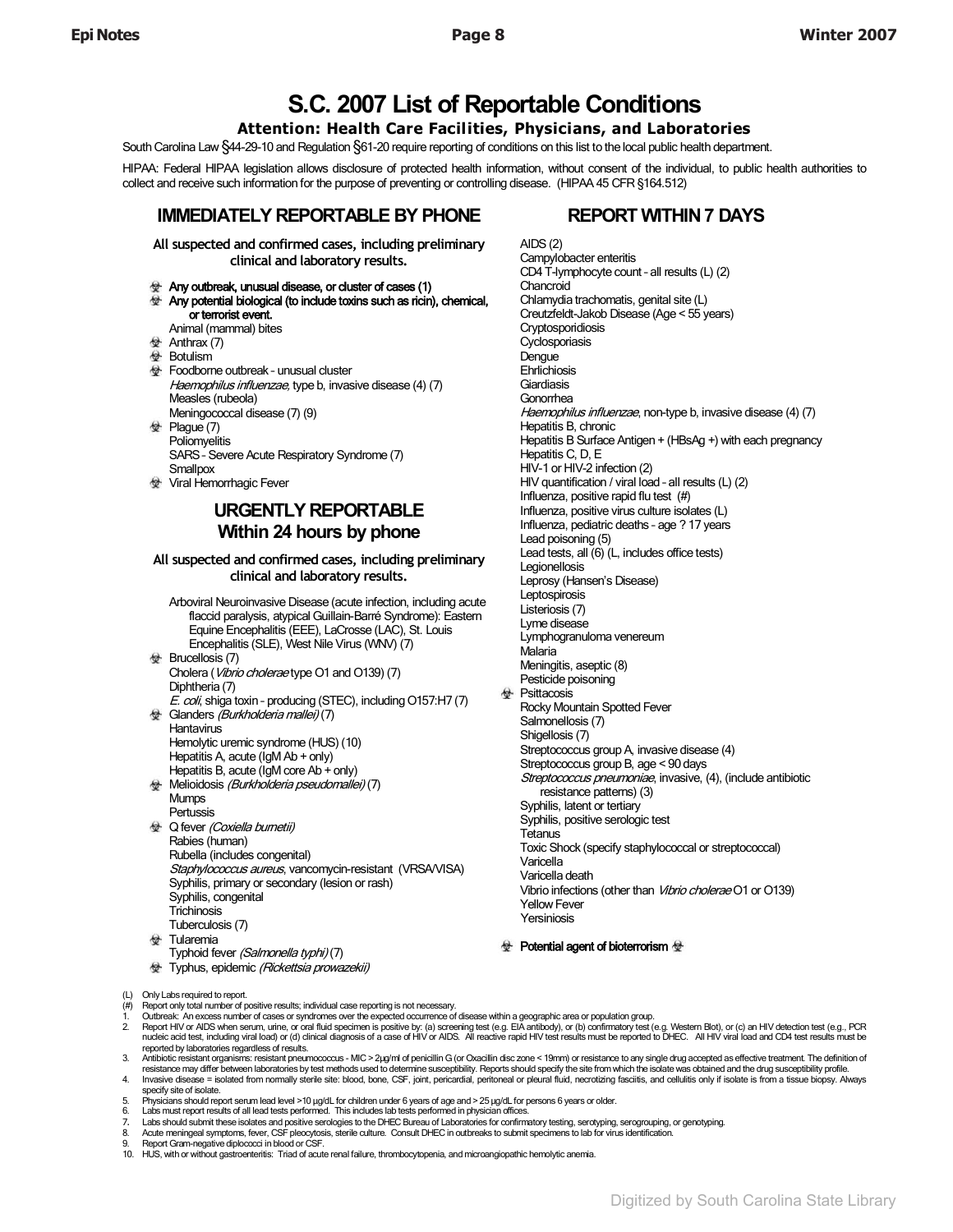# **S.C. 2007 List of Reportable Conditions**

| <b>How To Report</b>                                                                                                                                                                                                                                                                                                                                                                                                                                                                                                                                                                                                                                                                                                                                                                                                                                                                                                                                                                |                                                                                                                                                                                                                                                                                                                                                                                                                                                                        |
|-------------------------------------------------------------------------------------------------------------------------------------------------------------------------------------------------------------------------------------------------------------------------------------------------------------------------------------------------------------------------------------------------------------------------------------------------------------------------------------------------------------------------------------------------------------------------------------------------------------------------------------------------------------------------------------------------------------------------------------------------------------------------------------------------------------------------------------------------------------------------------------------------------------------------------------------------------------------------------------|------------------------------------------------------------------------------------------------------------------------------------------------------------------------------------------------------------------------------------------------------------------------------------------------------------------------------------------------------------------------------------------------------------------------------------------------------------------------|
| Submit reports by one of the following methods:<br>1. For immediately and urgently reportable conditions (M-F, 9-5): call<br>your regional public health office. See list below.<br>2. For <b>immediately</b> reportable conditions (nights, weekends, and<br>holidays): call your regional public health office nights/weekend<br>phone number (see list below), or the statewide DHEC emergency<br>phone number (1-888-847-0902).<br>3. For routine reports: call your regional public health office or<br>complete the DHEC 1129 Disease Reporting Card and mail in an<br>$\blacksquare$<br>envelope marked confidential to your regional public health office.<br>(See list below.)<br>4. For HIV and AIDS: report these conditions by calling 1-800-277-<br>0873 or (803) 898-0758, or by submitting a DHEC 1129 Disease<br>Reporting Card or appropriate CDC Case Report Form to:<br>STD/HIV Surveillance Division, Mills/Jarrett Complex,<br>Box 101106, Columbia, SC 29211. | Patient's name<br>Patient's complete address, phone, date of birth,<br>race, sex, county, Social Security Number<br>Physician's name and phone<br>Name, institution, and phone number of person<br>reporting<br>Disease or condition<br>Date of onset of disease and date of report<br>Lab results, specimen site, collection date<br>Status: if pregnant, in daycare, or a food-handler<br>DHEC may request additional clinical information on<br>a Case Report Form. |

# **Regional Public Health Offices**

#### **Mail or call reports to the Epidemiology Office in each Public Health Region.**

#### Region I Anderson, Oconee

220 McGee Road Anderson, SC 29625 Phone: (864) 260-4358 Fax: (864) 260-5623 Nights / Weekends: 1-866-298-4442

#### Abbeville, Edgefield, Greenwood, Laurens, McCormick, Saluda

1736 S. Main Street Greenwood, SC 29646 Phone: 1-888-218-5475 Fax: (864) 942-3690 Nights / Weekends: 1-800-420-1915

#### Region 2 Greenville, Pickens

PO Box 2507 200 University Ridge Greenville, SC 29602-2507 Phone: (864) 282-4139 Fax: (864) 282-4373 Nights / Weekends: 1-800-993-1186

#### Cherokee, Spartanburg, Union

PO Box 4217 151 E. Wood Street Spartanburg, SC 29305-4217 Phone: (864) 596-2227, x- 210 Fax: (864) 596-3443 Nights / Weekends: 1-800-993-1186

# Region 3

# Chester, Lancaster, York

PO Box 817 1833 Pageland Highway Lancaster, SC 29721 Phone: (803) 286-9948 Fax: (803) 286-5418 Nights / Weekends: 1-866-867-3886

# Region 3 (continued)

#### Fairfield, Lexington, Newberry, Richland

2000 Hampton Street Columbia, SC 29204 Phone: (803) 576-2749 Fax: (803) 576-2993 Nights / Weekends: 1-888-554-9915

#### Region 4

#### Clarendon, Kershaw, Lee, Sumter PO Box 1628

105 North Magnolia Street Sumter, SC 29150 Phone: (803) 773-5511 Fax: (803) 775-9941 Nights/Weekends: 1-877-831-4647

#### Chesterfield, Darlington, Dillon, Florence, Marlboro, Marion

145 E. Cheves Street Florence, SC 29506 Phone: (843) 661-4830 Fax: (843) 661-4859 Nights / Weekends: (843) 660-8145

#### Region 5

Bamberg, Calhoun, Orangeburg PO Box 1126 1550 Carolina Avenue Orangeburg, SC 29116 Phone: (803) 533-7199 Fax: (803) 533-7134 Nights / Weekends: (803) 954-8513

#### Aiken, Allendale, Barnwell

1680 Richland Avenue, W. Suite 40 Aiken, SC 29801 Phone: (803) 642-1618 Fax: (803) 643-8386 Nights / Weekends: (803) 827-8668 or 1-800-614-1519

# Region 6

#### Georgetown, Horry, Williamsburg 2830 Oak Street

Conway, SC 29526-4560 Phone: (843) 365-3126, x-138 or x-174 Fax: (843) 365-3153 Nights / Weekends: (843) 381-6710

#### Region 7

Berkeley, Charleston, Dorchester 4050 Bridge View Drive, Suite 600 N. Charleston, SC 29405 Phone: (843) 746-3806 Fax: (843) 746-3851 Nights / Weekends: (843) 219-8470

#### Region 8

#### Beaufort, Colleton, Hampton, Jasper 219 S. Lemacks Street

Walterboro, SC 29488 Phone: (843) 549-1516, x-214 Fax: (843) 549-6845 Nights / Weekends: 1-800-614-4698

#### DHEC Bureau of Disease Control

Division of Acute Disease Epidemiology 1751 Calhoun Street Box 101106 Columbia, SC 29211 Phone: (803) 898-0861 Fax: (803) 898-0897 Nights / Weekends: 1-888-847-0902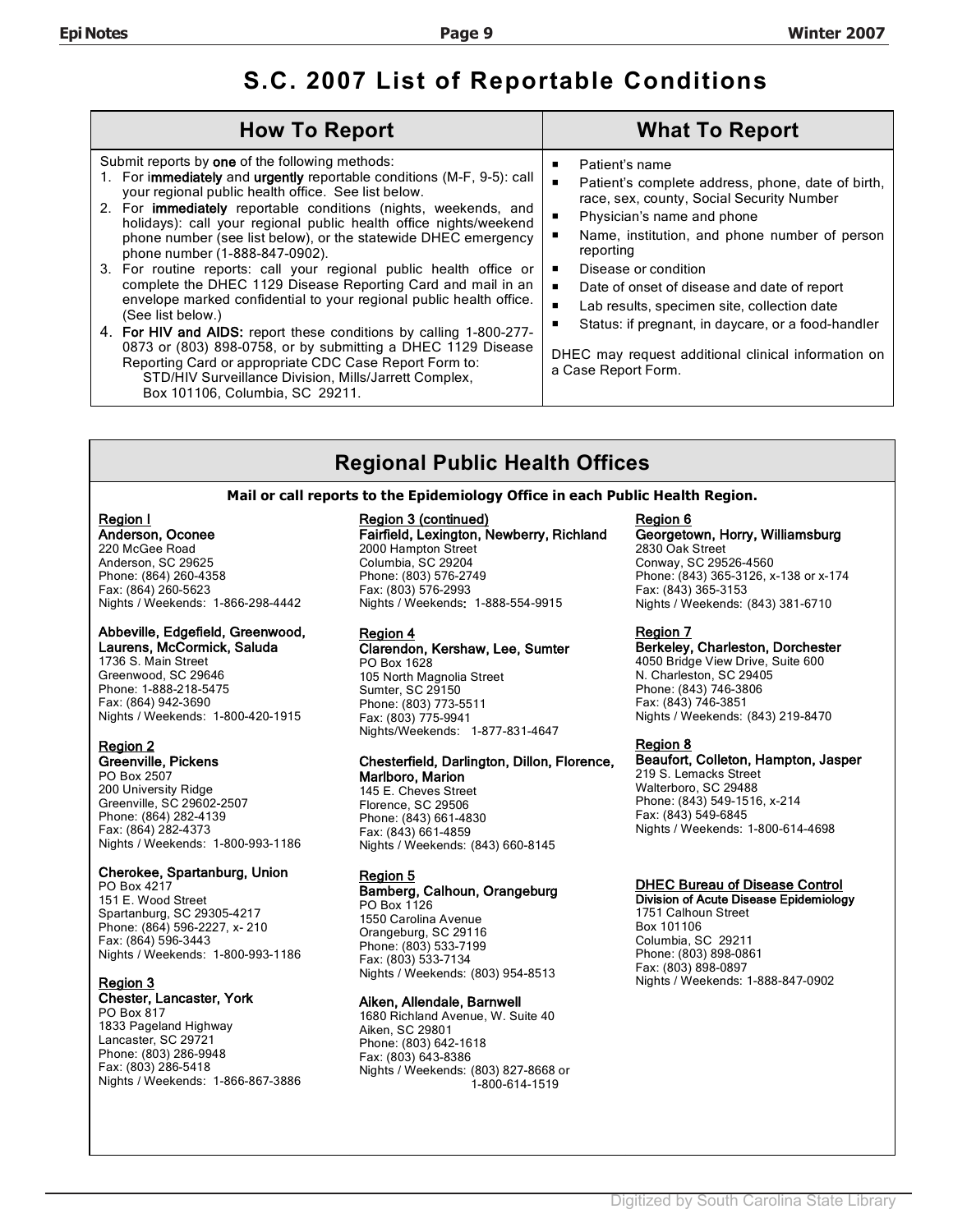#### **2007 SOUTH CAROLINA DEPARTMENT OF HEALTH AND ENVIRONMENTAL CONTROL DISEASE REPORTING CARD**  Disease reporting is required by SC Code of Laws Section 44-29-10, Regulation 61-20, 44-1-110, and 44-1-140. **See other side for list of reportable diseases.**

| Disease reporting is required by GO COUE OF Laws Gection 44-25-10, iNequiation 01-20, 44-1-110, and 44-1-140. Gee Other Stue for hist of reportable diseases.<br>Federal HIPAA legislation allows disclosure of protected health information, without consent of the individual, to public health authorities for the purpose of preventing or controlling disease. (45 CFR §164.512) |                                                           |                                                                                                                                                                                                                                             |                                        |                                                                                                                                                                                                     |                                                                                          |                                                                                                                                                   |
|---------------------------------------------------------------------------------------------------------------------------------------------------------------------------------------------------------------------------------------------------------------------------------------------------------------------------------------------------------------------------------------|-----------------------------------------------------------|---------------------------------------------------------------------------------------------------------------------------------------------------------------------------------------------------------------------------------------------|----------------------------------------|-----------------------------------------------------------------------------------------------------------------------------------------------------------------------------------------------------|------------------------------------------------------------------------------------------|---------------------------------------------------------------------------------------------------------------------------------------------------|
| <b>Patient Name</b>                                                                                                                                                                                                                                                                                                                                                                   |                                                           | Date of Birth                                                                                                                                                                                                                               | Race                                   | <b>Ethnicity</b><br>Unk                                                                                                                                                                             | Sex                                                                                      | <b>Patient Status</b>                                                                                                                             |
| (Last)<br>(First)                                                                                                                                                                                                                                                                                                                                                                     | (Middle)                                                  | Month / Day / Year                                                                                                                                                                                                                          | Am. Ind.<br>Asian                      | Black<br>Hispanic<br>White<br>Non-Hispanic                                                                                                                                                          | Unk<br>Female<br>Male<br>Not Stated                                                      | In Childcare<br>Pregnant<br>Food Handler                                                                                                          |
| Patient Address / City and Zip Code                                                                                                                                                                                                                                                                                                                                                   |                                                           |                                                                                                                                                                                                                                             | County                                 |                                                                                                                                                                                                     | <b>Patient ID or SSN</b>                                                                 | <b>Telephone Numbers</b>                                                                                                                          |
| Disease (Include stage, if appropriate)                                                                                                                                                                                                                                                                                                                                               |                                                           | <b>Criteria for Diagnosis</b><br>Clinical<br>Laboratory<br><b>Both</b>                                                                                                                                                                      | Date of Onset<br>Symptoms<br>Diagnosis |                                                                                                                                                                                                     | <b>Specific Laboratory Results</b>                                                       | <b>Specimen Site</b><br><b>Collection Date</b>                                                                                                    |
| <b>Hepatitis A Serology Results</b><br>Hepatitis A antibody (Acute IgM anti-HAV)<br><b>Hepatitis C Serology Results</b><br>Hepatitis C - EIA Pos<br>Neg<br>Hepatitis C - RIBA<br>Neg<br>Pos<br>Hepatitis C - NAT<br>Neg<br>Pos<br>Hepatitis C - PCR<br>Pos<br>Neg<br>Hepatitis C - Viral Load                                                                                         | Neg<br>Unk<br>Pos<br>Unk s/co ratio:<br>Unk<br>Unk<br>Unk | <b>Hepatitis B Serology Results</b><br>Hepatitis B surface Antigen (HBsAg)<br>Hepatitis B core Antibody IgM (HBcAb-IgM)<br>Hepatitis B core Antibody Total (HBcAb)<br>Hepatitis B surface Antibody (HBsAb)<br>Hepatitis B e Antigen (HBeAg) | Pos Neg Unk                            | <b>Hepatitis Diagnosis</b><br><b>Hepatitis A</b><br>Hepatitis B<br><b>Hepatitis C</b><br><b>Hepatitis Other</b><br><b>Hepatitis Clinical Information</b><br>No<br>Yes<br>Pregnant:<br>ALT:<br>Date: | Acute<br>Chronic<br>Acute<br>Chronic<br>Acute<br>Yes<br>Jaundice:<br>No<br>AST:<br>Date: | For STD Reporting<br>Yes<br>Pregnant:<br>No<br>Yes<br>Treated:<br>No<br>Rx:<br>Yes<br>Treatment planned:<br>No<br>Yes<br>Treatment unknown:<br>No |
| Responsible Physician & Phone #                                                                                                                                                                                                                                                                                                                                                       |                                                           | Reporting Lab/Facility, Person, & Phone #                                                                                                                                                                                                   |                                        | Date Reported to Health Dept.                                                                                                                                                                       | <b>Mail or Call Reports To:</b>                                                          |                                                                                                                                                   |

For daytime & after-hours phone numbers: www.scdhec.gov/health/disease/docs/reportable\_conditions.pdf<br>For after-hours reporting of immediately reportable conditions, call state answering service: 1-888-847-0902<br>For more in

**Send More Cards To: (Address)** 

#### **Reporting required by attending physician/designee and laboratory except where lab only (L) reporting is indicated. Urgently Reportable Within 24 Hours By Phone**

- Any outbreak or unusual disease or
- cluster of cases. Any potential biological (to include toxins such as ricin), chemical, or
- terrorist event (1)
- Animal (mammal) bites<br>  $\oint$  Anthrax (7)
- 堂 Anthrax (7)<br>金 Botulism
- **堂** Botulism

AIDS(2)

Foodborne outbreak – unusual cluster

|                                                                                                                                                                                                                                                                                                                                                    | <b>Report Within 7 Days</b>                                                                                                                                                                                                                                                                                                                                                                                                                                                                                    |   |                                                                                                                                                                                                                                                                                                        |                                                                                                                                                      |  |  |
|----------------------------------------------------------------------------------------------------------------------------------------------------------------------------------------------------------------------------------------------------------------------------------------------------------------------------------------------------|----------------------------------------------------------------------------------------------------------------------------------------------------------------------------------------------------------------------------------------------------------------------------------------------------------------------------------------------------------------------------------------------------------------------------------------------------------------------------------------------------------------|---|--------------------------------------------------------------------------------------------------------------------------------------------------------------------------------------------------------------------------------------------------------------------------------------------------------|------------------------------------------------------------------------------------------------------------------------------------------------------|--|--|
| AIDS(2)<br>Campylobacter enteritis<br>CD4 T-lymphocyte count - all results (L) (2)<br>Chancroid<br>Chlamydia trachomatis, genital site (L)<br>Creutzfeldt-Jakob Disease (Age < 55 years)<br>Cryptosporidiosis<br>Cyclosporiasis<br>Denaue<br>Ehrlichiosis<br>Giardiasis<br>Gonorrhea<br>Haemophilus influenzae, non-type b invasive disease (4)(7) | Hepatitis B. chronic<br>Hepatitis B Surface Antigen+ (HBsAg+) with each pregnancy<br>Hepatitis C. D. E<br>HIV-1 or HIV-2 infection (2)<br>HIV quantification / viral load - all results (L) (2)<br>Influenza, positive rapid flu test (report # of positive results)<br>Influenza, positive virus culture isolates (L)<br>Influenza, pediatric deaths - age ? 17 years<br>Lead poisoning (5)<br>Lead tests, all (6) (L, includes office tests)<br>Legionellosis<br>Leprosy (Hansen's Disease)<br>Leptospirosis | 耐 | Listeriosis (7)<br>Lyme disease<br>Lymphogranuloma venereum<br>Malaria<br>Meningitis, aseptic (8)<br>Pesticide poisoning<br>Psittacosis<br>Rocky Mountain Spotted Fever<br>Salmonellosis (7)<br>Shigellosis (7)<br>Streptococcus group A, invasive disease (4)<br>Streptococcus group B, age < 90 days | Streptoc<br>ant<br>Syphilis.<br>Syphilis,<br>Tetanus<br><b>Toxic Sh</b><br>Varicella<br>Varicella<br>Vibrio in<br>$\Omega$ 1<br>Yellow F<br>Yersinio |  |  |

 Meningococcal disease (7) (9)  $\bullet$  Plague (7) Poliomyelitis SARS, Severe Acute Respiratory

Haemophilus influenzae type b, invasive disease (4) (7) Measles (Rubeola)

- Syndrome Smallpox
- **堂** Viral Hemorrhagic Fever
- Arboviral Neuroinvasive Dissane (acute infercion,<br>including acute flacted paralysis, atypical Guillian-<br>Barré Syntdrome): Eastern Equine Encephalitis<br>(EEE), LaCrosse (LAC), St. Louis Encephalitis<br>(EEE), LaCrosse (LAC), St
- 

# Hemolytic uremic syndrome (HUS) Hepatitis A, acute (IgM Ab+ only) Hepatitis B, acute (IgM core+)

- 4 Melioidois (*Burkholderia pseudomallei)* (7)<br>
Mumps<br>
Pertussis<br>
Chever *(Coxiella burnetti)*<br>
Q fever *(Coxiella burnetti)*<br>
Rabels (human)<br>
Rubella (includes congenital)<br>
Staphylococacs aweus, vancomycin-resistant<br>
Syph Tularemia<br>Typhoid fever (Salmonella typhi) (7)
- I ypnoid fever (Salmonella typhi) (1)<br>
Typhus fever, epidemic *(Richettsia prowazekii)*

Streptococcus pneumoniae, invasive, (4) (include<br>antibiotic resistance patterns) (3)<br>Syphilis, latent or tertiary , ialent or tertlary<br>, positive serologic test Tetanus ,<br>10ck (specify staphylococcal or streptococcal) Varicella<br>Varicella death<br>Vibrio infections (other than *Vibrio cholerae* O1 or<br>Yellow Fever<br>Yersiniosis<br>Yersiniosis

 $\Phi$  Potential agent of Bioterrorism (L) Only labs required to report. For notes 1–10, see complete list of reportable diseases at: www.scdhec.gov/health/disease/docs/reportable\_conditions.pdf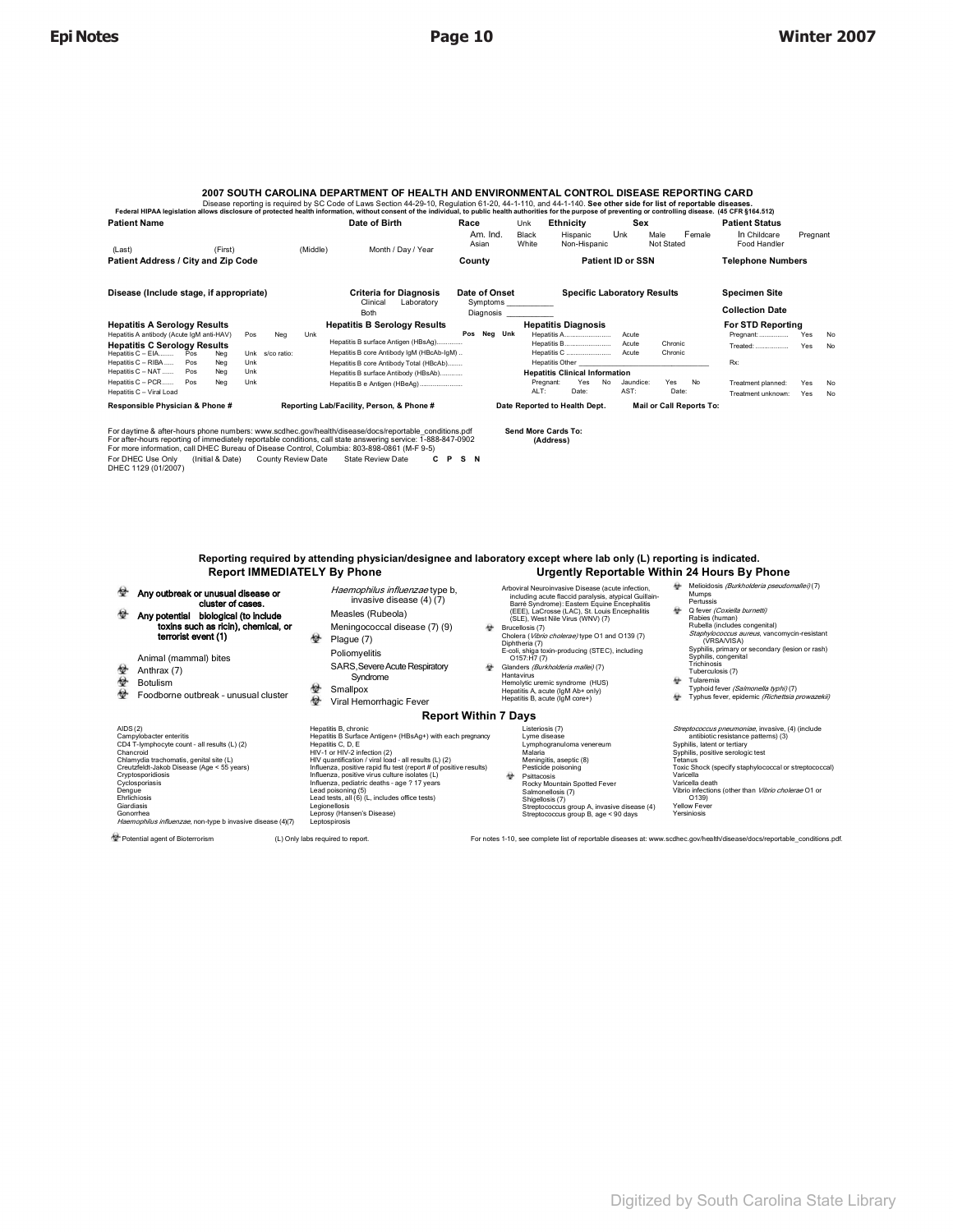# **Year-to-Date Summary of Selected Reportable Conditions - January 1, 2006 - August 14, 2006 \***

| Condition                                                | Confirmed      | Probable         | Total          |
|----------------------------------------------------------|----------------|------------------|----------------|
| Anthrax                                                  | 0              |                  | 0              |
| Arboviral Neuroinvasive Disease                          | 0              | 0                | $\mathbf 0$    |
| B o tu lis m                                             | 0              | 0                | 0              |
| <b>Brucellosis</b>                                       | $\overline{2}$ | 0                | $\overline{2}$ |
| Campylobacter enteriditis                                | 183            | 0                | 183            |
| Cholera                                                  | 0              | $\star$          | $\mathbf 0$    |
| Creutzfeldt-Jakob disease (age <55 years)                | 0              | 0                | $\mathsf 0$    |
| Cryptosporidiosis                                        | 121            | $^\star$         | 121            |
| Cyclosporiasis                                           | 4              | $\star$          | $\overline{4}$ |
| Dengue                                                   | 0              | $\mathbf{1}$     | $\mathbf{1}$   |
| Diphtheria                                               | 0              | 0                | 0              |
| Ehrlichiosis                                             | $\overline{2}$ | 5                | $\overline{7}$ |
| Enterohemorrhagic E. Coli (includes O157:H7)             | 6              | 0                | 6              |
| Giardiasis                                               | 89             | $\mathbf{1}$     | 89             |
| Glanders                                                 | $\mathsf 0$    | 0                | 0              |
| Haemophilius influenzae, non-type b invasive disease     | 26             | 0                | 26             |
| Haemophilus influenzae type b, invasive disease          | $\overline{2}$ | 0                | $\overline{2}$ |
| Hantavirus                                               | 0              | $\star$          | $\mathsf 0$    |
| Hem olytic uremic syndrome                               | $\overline{2}$ | 0                | $\overline{2}$ |
| Hepatitis A, acute                                       | 24             | $\star$          | 24             |
| Hepatitis B, acute                                       | 81             | $\star$          | 81             |
| Hepatitis B, chronic                                     | 532            | $^\star$         | 532            |
| Hepatitis C, acute                                       | $\mathsf 0$    | $\star$          | $\mathbf 0$    |
|                                                          | 2,518          |                  | 3,982          |
| Hepatitis C, chronic or past                             |                | 1,464<br>$\star$ | $\mathbf{1}$   |
| Hepatitis D                                              | $\mathbf{1}$   | $\star$          |                |
| Hepatitis E                                              | $\mathbf{1}$   | $\star$          | $\mathbf{1}$   |
| Influenza, positive virus culture isolates               | 30             | $\star$          | 30             |
| Kawasaki disease                                         | 3              | $\star$          | 3              |
| Legionellosis                                            | 5              |                  | 5              |
| Leprosy                                                  | 0              | $\star$          | $\mathsf 0$    |
| Leptospirosis                                            | 0              | 0                | 0              |
| Listeriosis                                              | 9              | $\star$          | 9              |
| Lyme disease                                             | 18             | $\star$          | 18             |
| Malaria                                                  | 9              | $\star$          | 9              |
| Measles (rubeola)                                        | 0              | 0                | $\mathbf 0$    |
| Meningitis, aseptic                                      | 92             | $\star$          | 92             |
| Meningococcal disease                                    | 19             | 0                | 19             |
| Mumps                                                    | $\overline{4}$ | $\mathbf 0$      | $\overline{4}$ |
| Pertussis                                                | 146            | 21               | 167            |
| Plague                                                   | $\mathbf 0$    | 0                | $\mathbf 0$    |
| Poliom yelitis                                           | 0              | 0                | $\mathbf 0$    |
| Psittacosis                                              | 0              | 0                | $\mathsf 0$    |
| Q fever                                                  | 0              | 0                | $\mathbf 0$    |
| Rabies (human)                                           | 0              | $\star$          | $\mathbf 0$    |
| Rocky Mountain Spotted Fever                             | 2              | 40               | 42             |
| Rubella (includes congenital)                            | 0              | 0                | 0              |
| Salmonellosis                                            | 890            | 6                | 896            |
| SARS                                                     | 0              | 0                | 0              |
| Shigellosis                                              | 77             | 0                | 77             |
| Smallpox                                                 | 0              | 0                | 0              |
| Staphylococcus aureus, vancom ycin-resistant (VRSA/VISA) | $\mathbf 0$    | $\star$          | $\mathbf 0$    |
| Streptococcus group A, invasive disease                  | 57             | $^\star$         | 57             |
| Streptococcus group B, age < 90 days                     | 30             | $\star$          | 30             |
| Streptococcus pneum oniae, invasive                      | 186            | $\star$          | 186            |
| Tetanus                                                  | $\mathbf{1}$   | $\star$          | $\mathbf{1}$   |
| Toxic Shock (Staphylococcal or Streptococcal)            | $\mathsf{O}$   | 0                | 0              |
| Toxins                                                   | $\mathbf{1}$   | 0                | $\mathbf{1}$   |
| Trichinosis                                              | 0              | $\star$          | 0              |
| Tularemia                                                | 0              | 0                | 0              |
| Typhoid Fever                                            | 0              | 0                | 0              |
| Typhus (scrub) fever                                     | 0              | 0                | 0              |
| Varicella                                                | 553            | 416              | 969            |
|                                                          |                | $\star$          | 6              |
| Vibrio infections (non-cholera)                          | 6<br>0         |                  | $\mathbf 0$    |
| Viral Hem orrhagic Fever                                 |                | 0                |                |
| Yellow Fever                                             | 0              | 0                | 0              |
| Yersiniosis                                              | 5              | 0                | 5              |

\* P rob ab le ca se sta tus is n ot allow ed for this co nditio n.